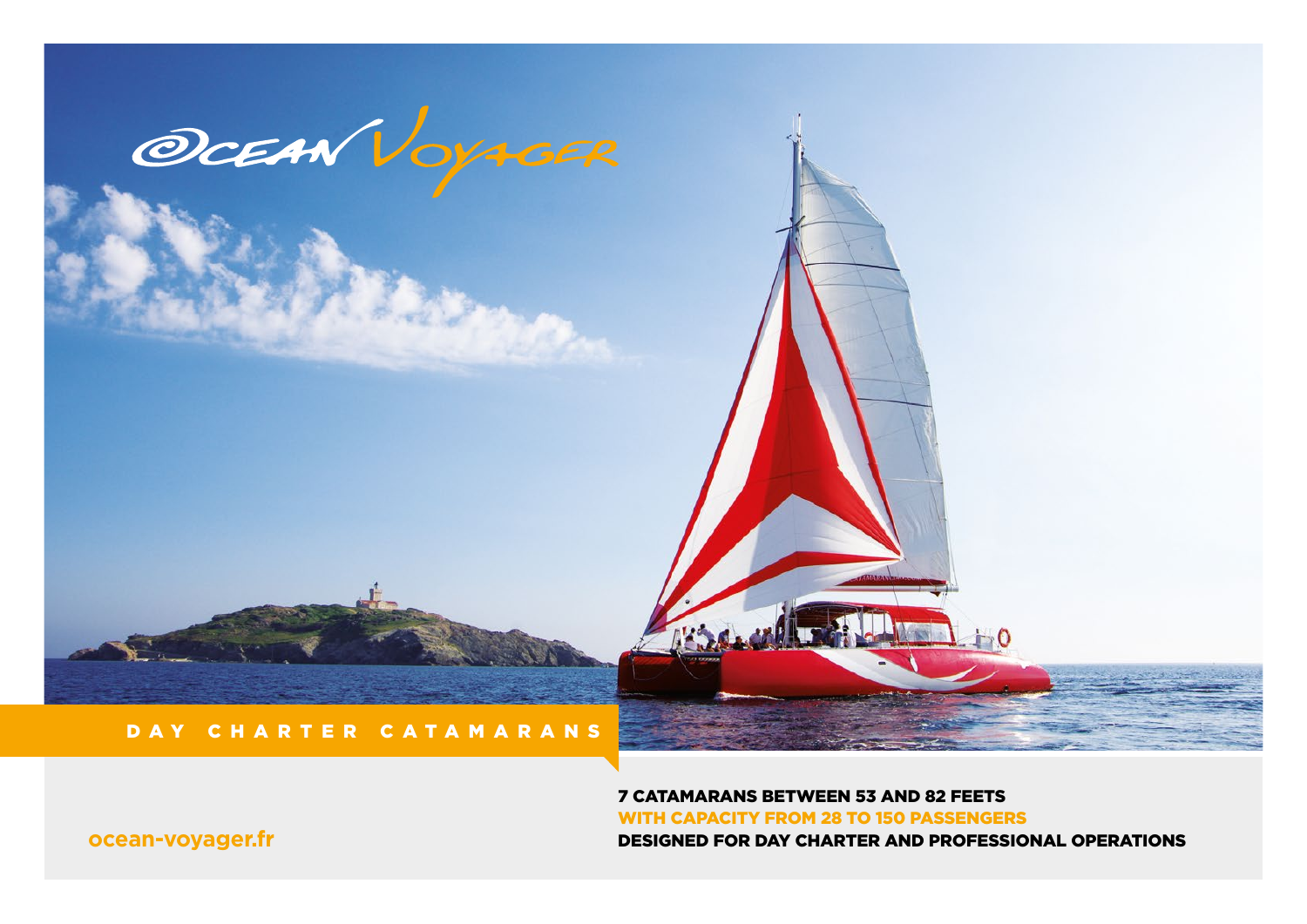## SUPPORT

#### **ACCOMPANYING SERVICES**

In addition to the boat construction, we offer a full set of necessary accompanying services for the implementation of your project:

- Custom boat realization following the desired options and applicable regulations
- Assistance in building the business plan and the projected budget
- Assistance for funding
- Definition of the passengers boarding solutions according to local constraints
- Assistance in marketing and communication
- Support for recruitment / training of crews
- Definition and contracting of required services on board (entertainment, catering, ...)
- Maintenance
- Support for resale at the end of exploitation

# PROFITABILITY

#### **HIGH POTENTIAL**

- Most of the time a day charter trip is sold between 8 and 15  $\epsilon$ /h
- Catamaran can cruise up to 8 hours a day
- Profitability of 15 to 100% • Payback period: 1 to 6 years



- 
- 
- Up to 300 days of operations per year

### **HIGH RESULTS**

- 
- 
- 

### THE RANGE

#### **SIZE AND CAPACITY**

ADAPTED FOR PROFESSIONALS

| 53' | 15.5 m                              | 28 to 50 passengers         |
|-----|-------------------------------------|-----------------------------|
| 58' | $17.5 \text{ m}$                    | 28 to 60 passengers         |
| 62' | 18.7 m                              | 28 to 40 passengers         |
| 64' | 19.5 m                              | 28 to 80 passengers         |
| 74' |                                     | 22.25 m 28 to 90 passengers |
| 78' | 23.8 m                              | 28 to 150 passengers        |
| 82' | 25 m                                | 28 to 120 passengers        |
| ÷   | higher size and capacity on request |                             |



## **OPERATION**

#### **VARIETY OF USE**

- **Day charter with tourists and families**
- **Snorkeling and nature oriented sailing tours**
- **Restaurant**
- **Team building and incentive events**
- **Bachelor or bachelorette**
- **Speed dating**
- **Party boat**
- **Whales and dolphin watching**





#### **TAILOR MADE PROJECT**





#### **HIGH QUALITY CONSTRUCTION EASY TO USE, EASY TO MAINTAIN**

#### **REFERENCES ALL OVER THE WORLD**



### **HIGH PROFITABILITY**